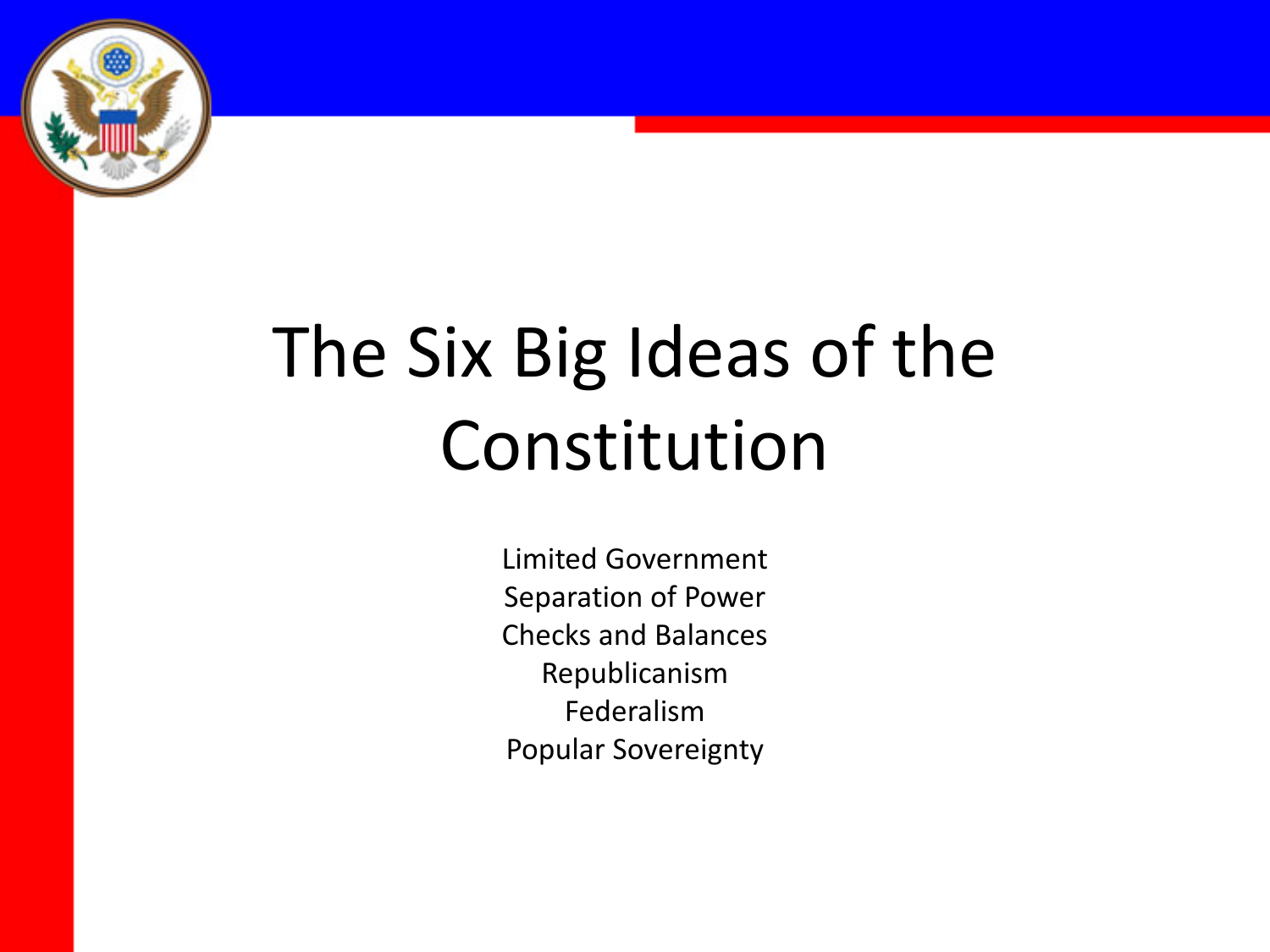### The Constitution Introduced

- The United States Constitution was signed September 17<sup>th</sup>, 1787
	- Individual states then had to ratify constitution
- It is only around 4,400 words
	- It is the oldest and shortest constitution of any major country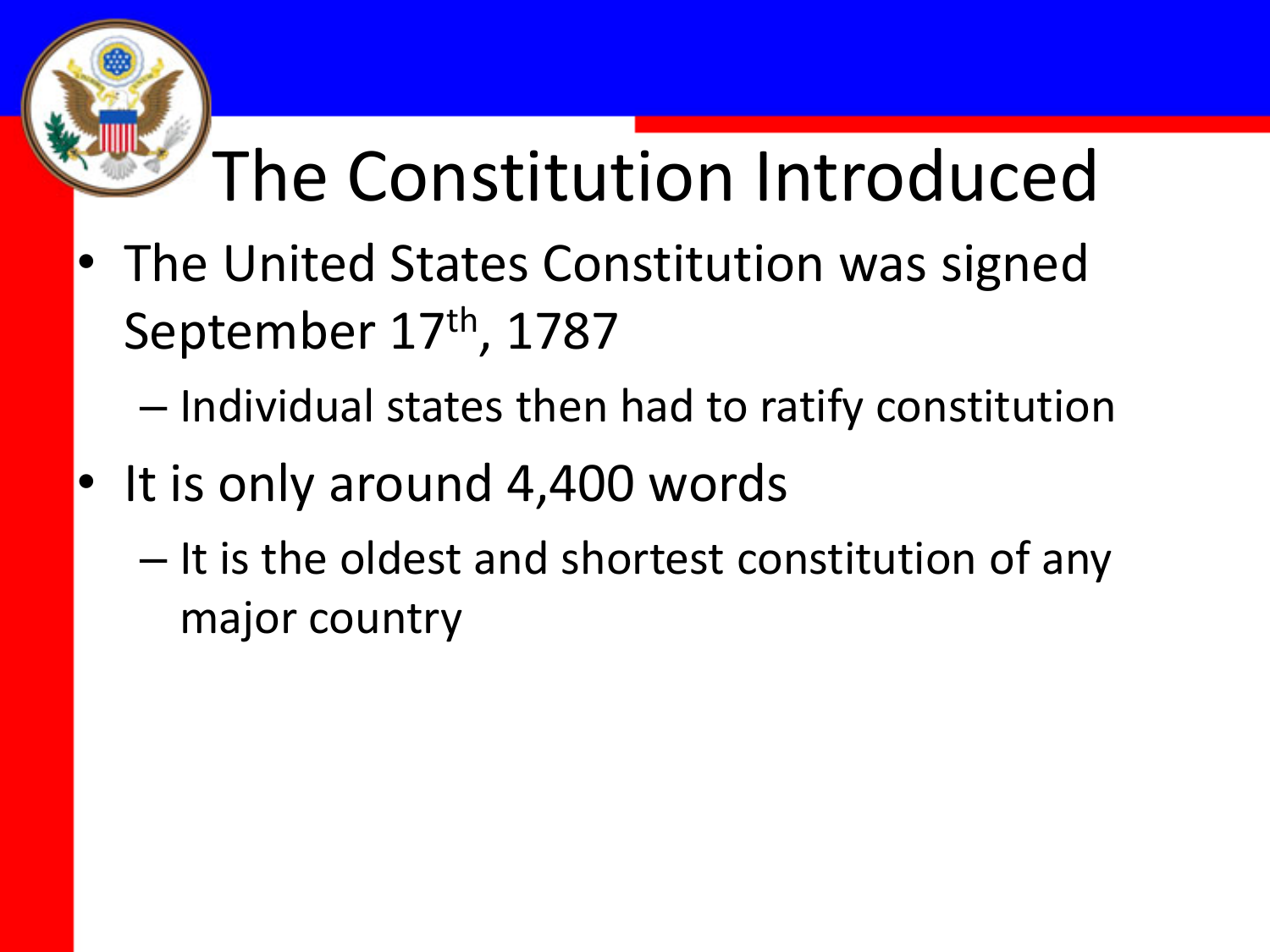

#### Limited Government

- A political system in which legalized force is restricted through **delegated** and **enumerated** powers
	- Powers specifically given to government

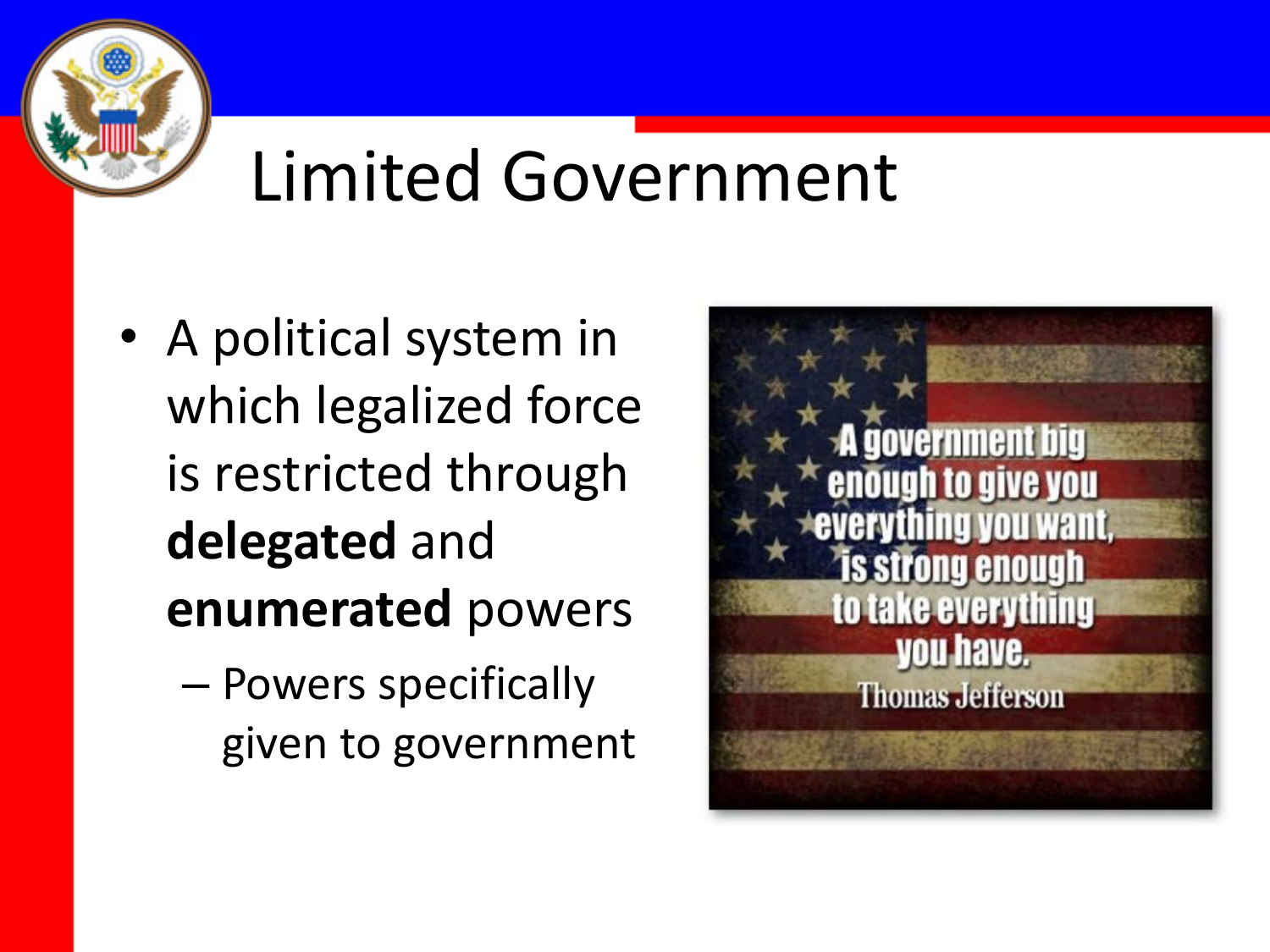

• People are the source of governments power, the government only has as much power as the people give it

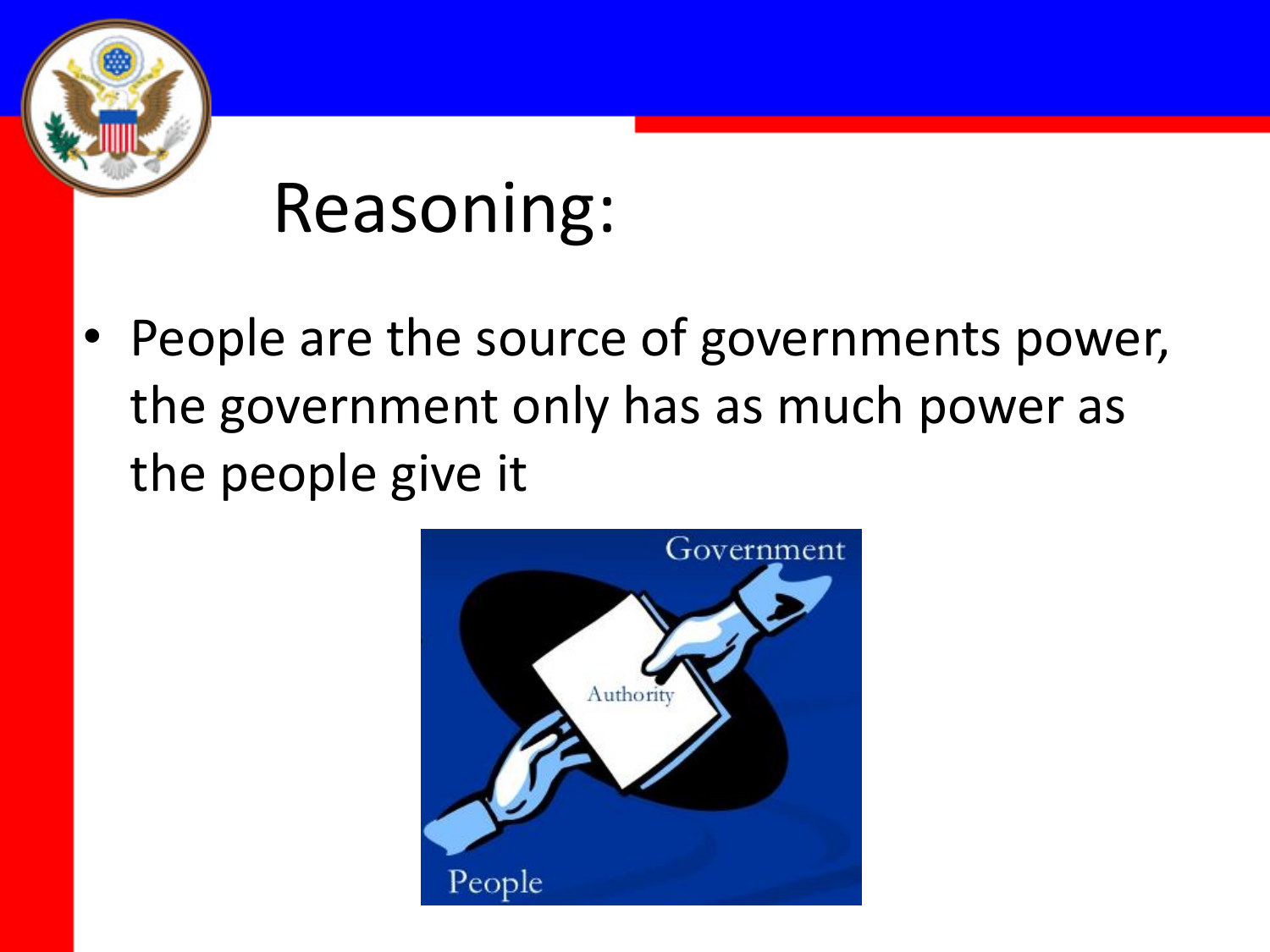

### Separation of Power

- Power is divided between the three Branches of government
	- Executive (President)
	- Judicial (Supreme Court)
	- Legislative (House of Representatives and Senate)

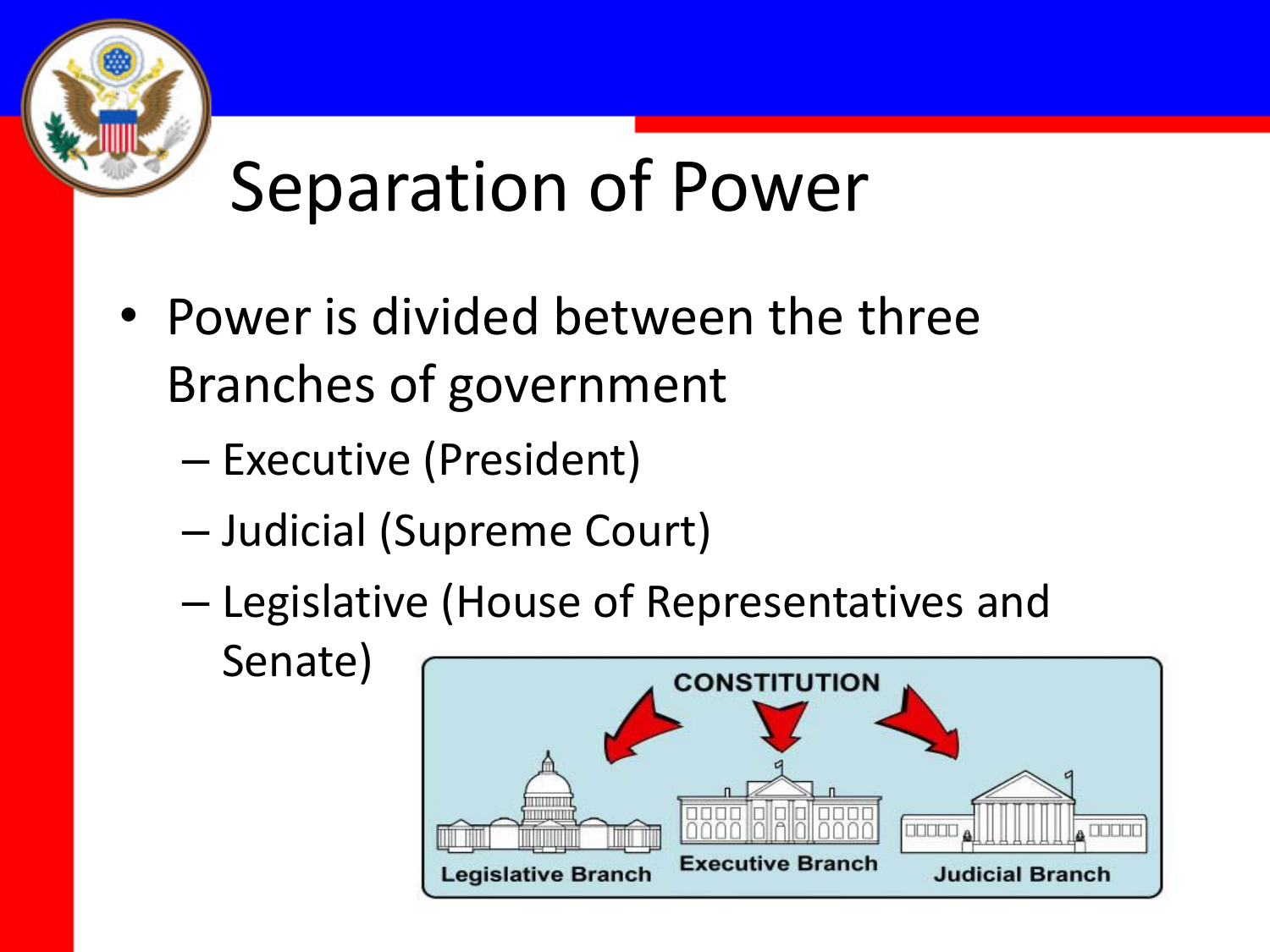

• The Founding Fathers did not want one branch to be able to become too powerful and controlling.

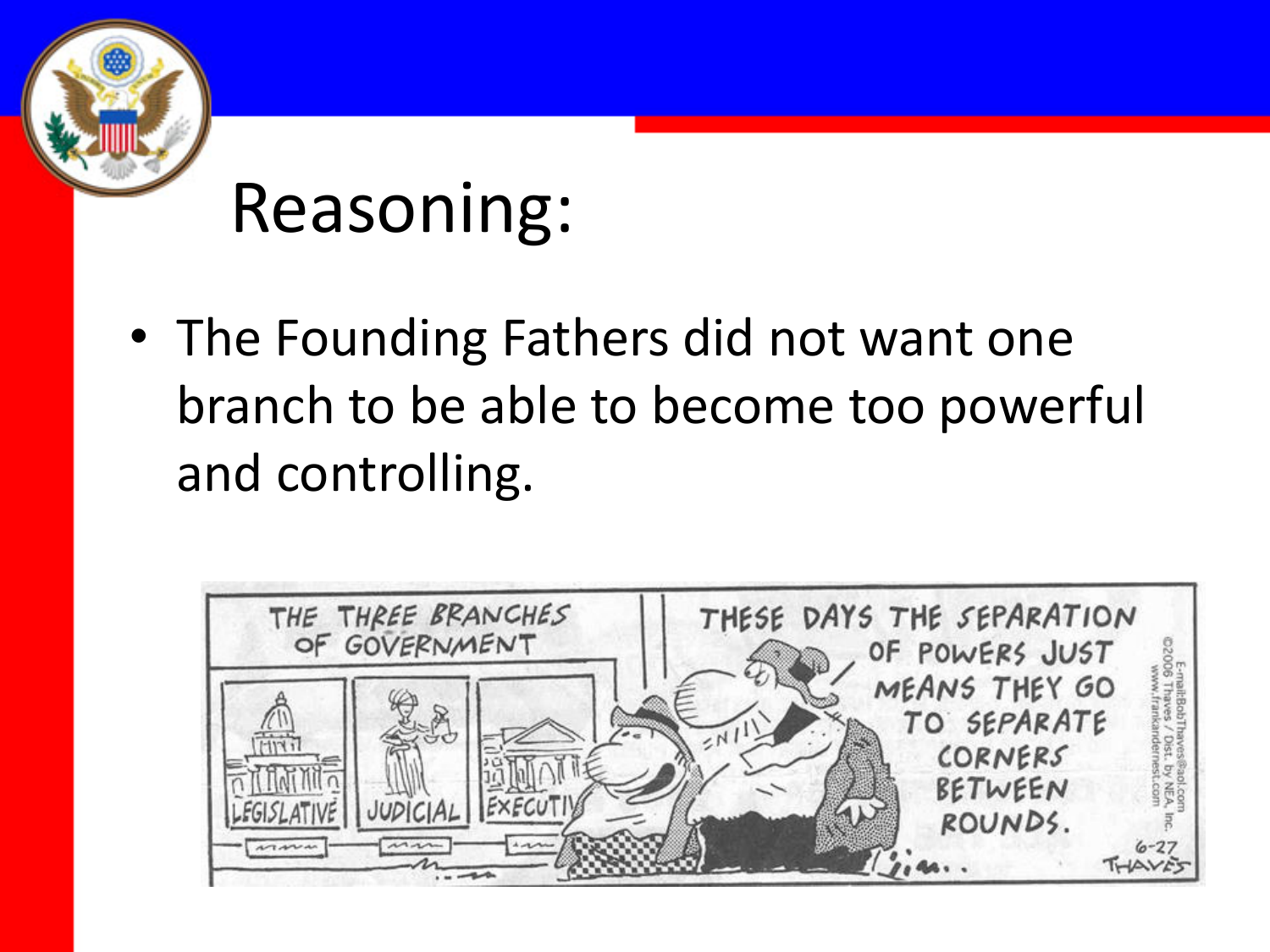#### Checks and Balances

• Each branch has the ability to restrain by amending or vetoing the acts of the other two branches.

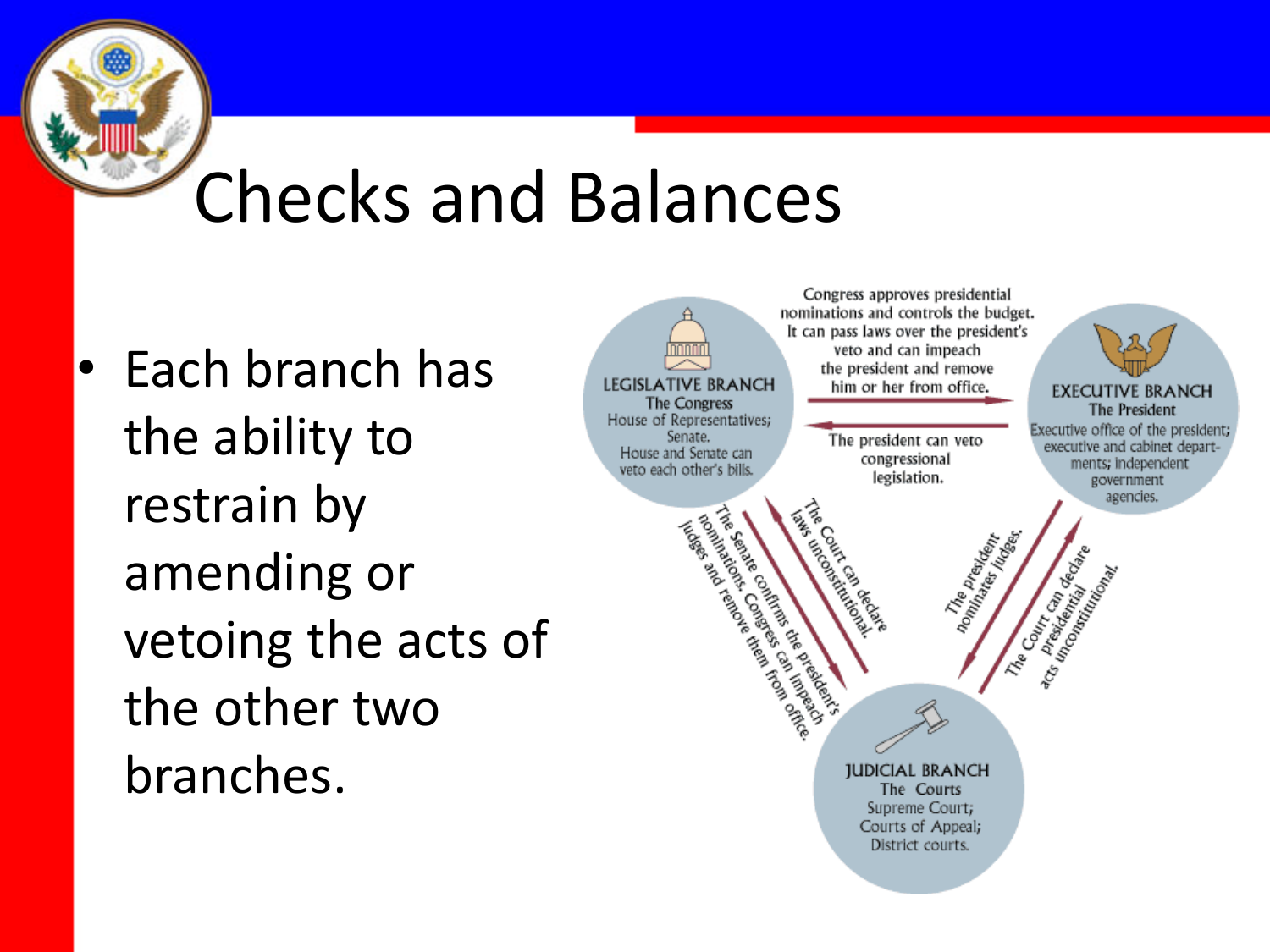• This makes the government much less efficient, but also prevents one branch from gaining power over the other two.

#### **Checks and Balances**

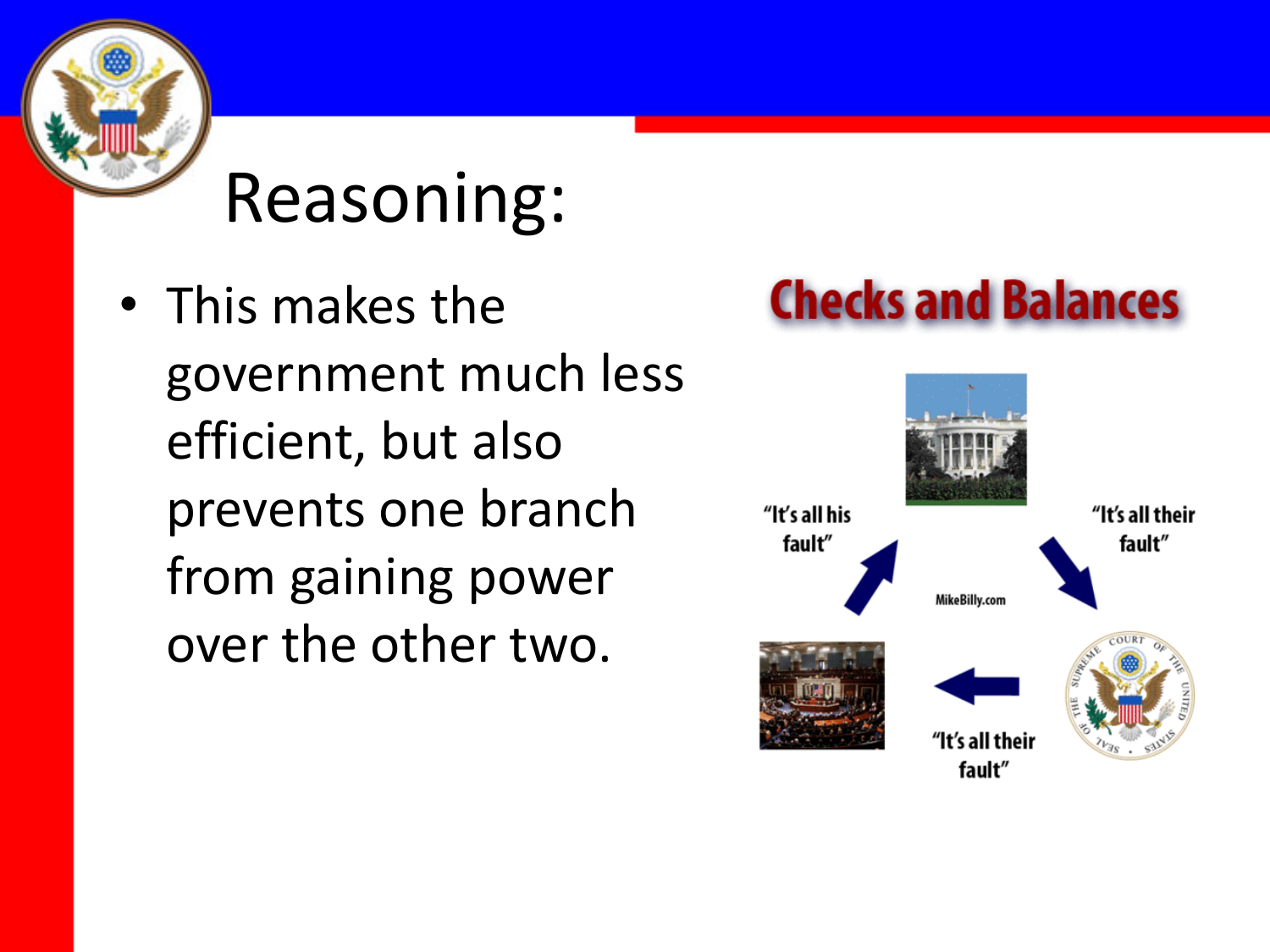

## Republicanism

• A form of government in which leaders are elected for a specific group of people for a specific amount of time, and laws are passed to benefit all not just a select few.

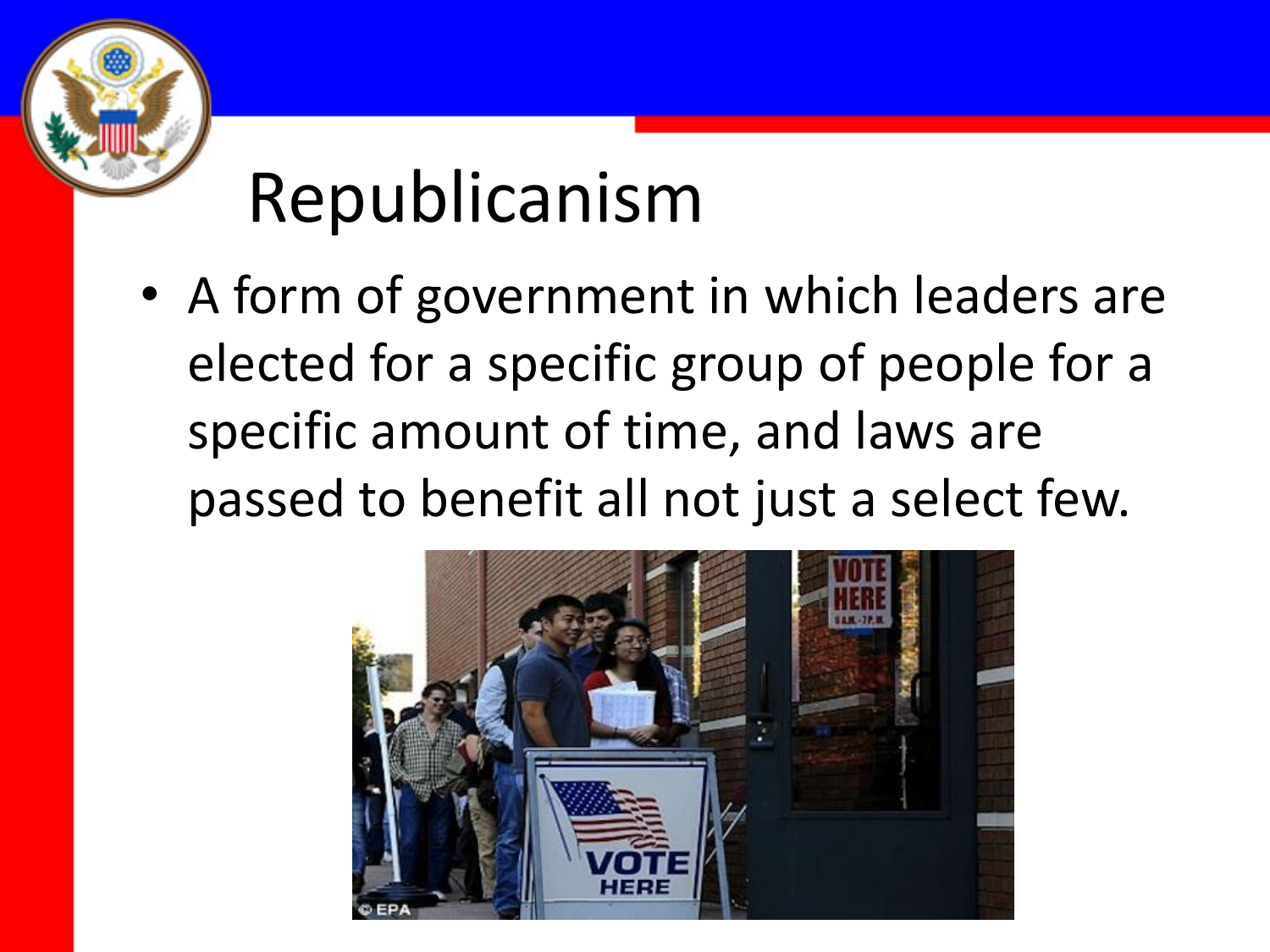

- The entire country will not have the same beliefs and each other
- By limiting term limits it makes the government more responsive to the will of the people

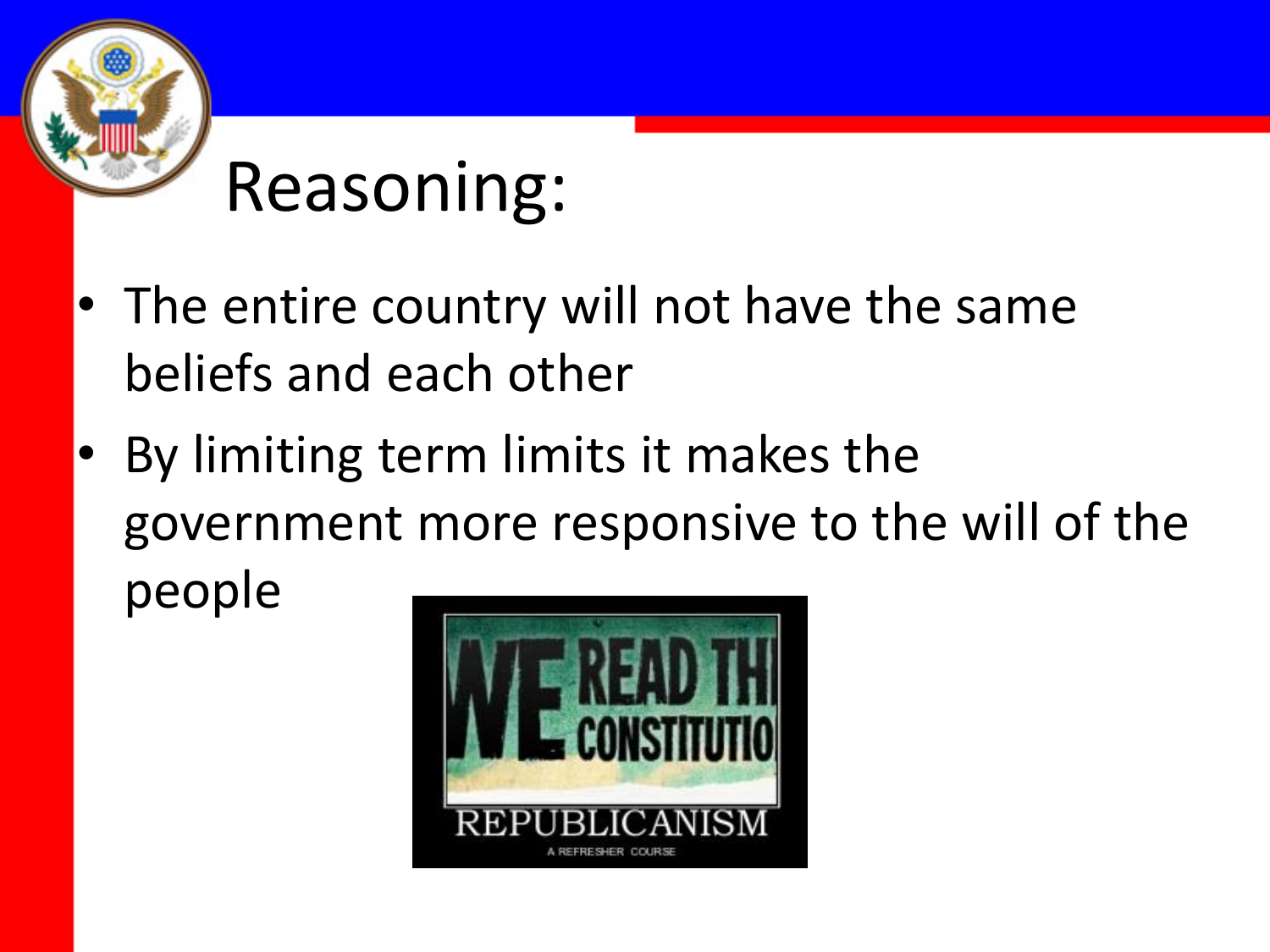#### Federalism

• Power is divided between a central government, and smaller, local governments

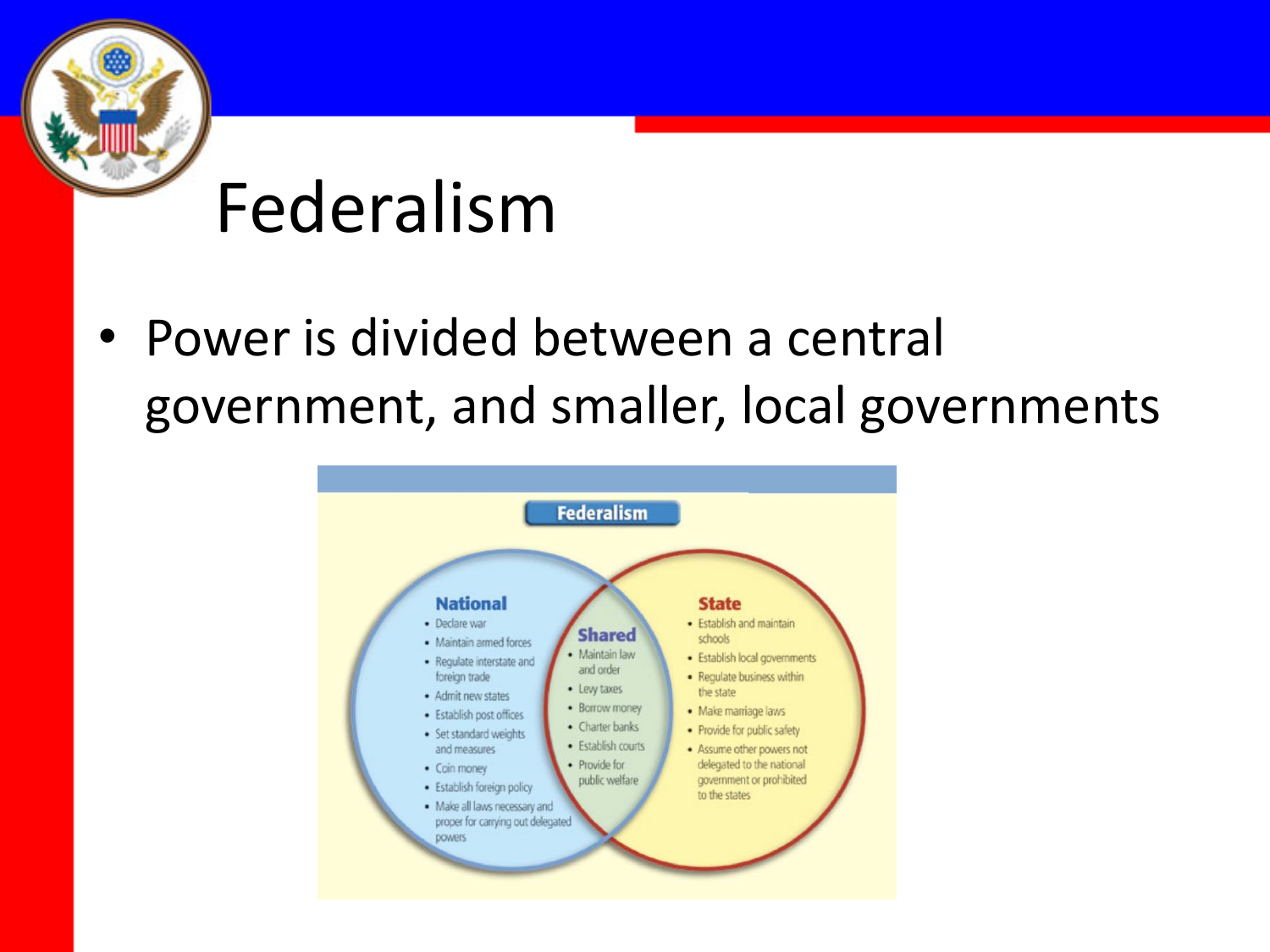- Allows central government to be powerful enough to be effective
- Allows states governments to handle local issues

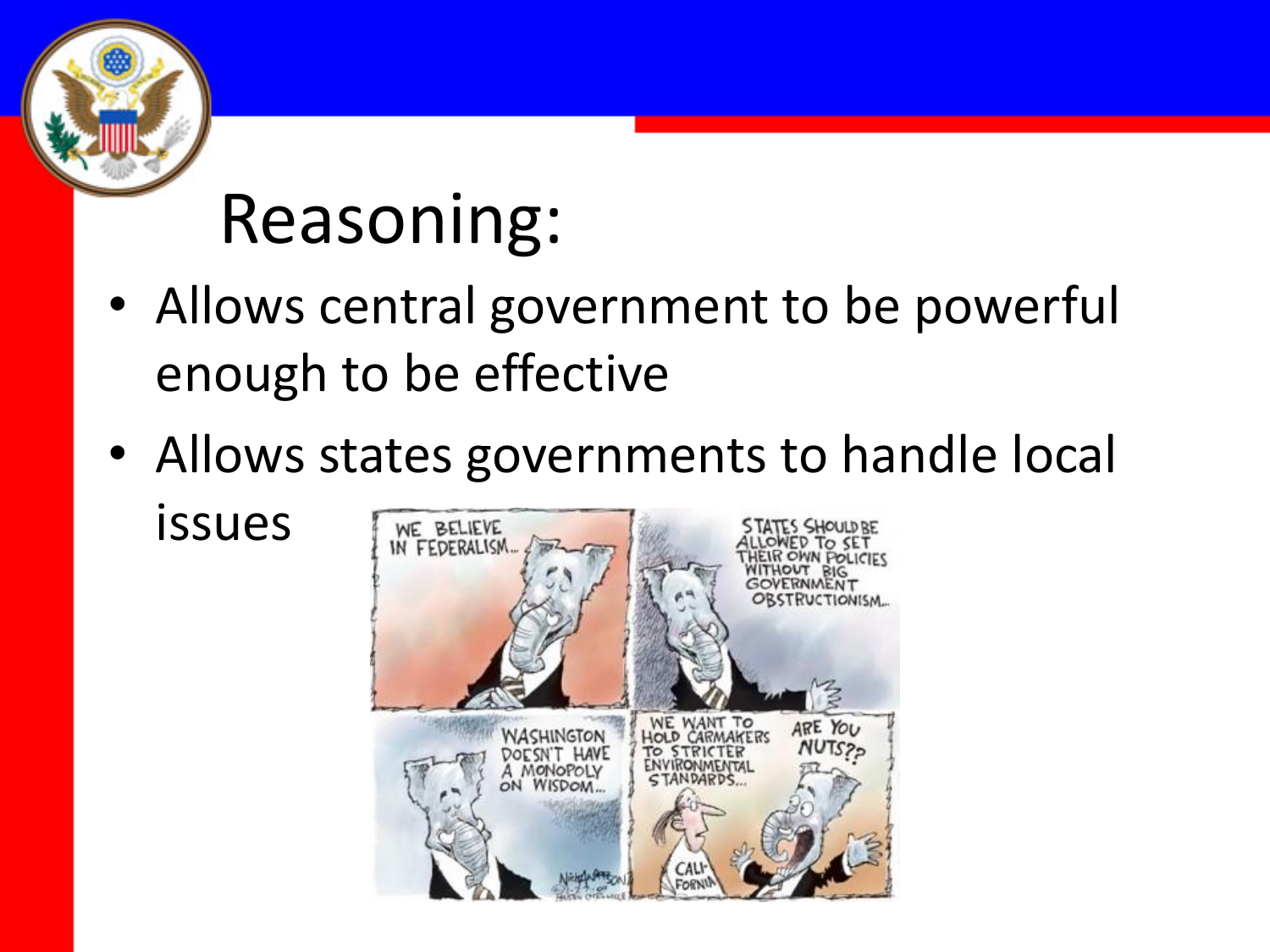## Popular Sovereignty

• The Government is created at the will of the people